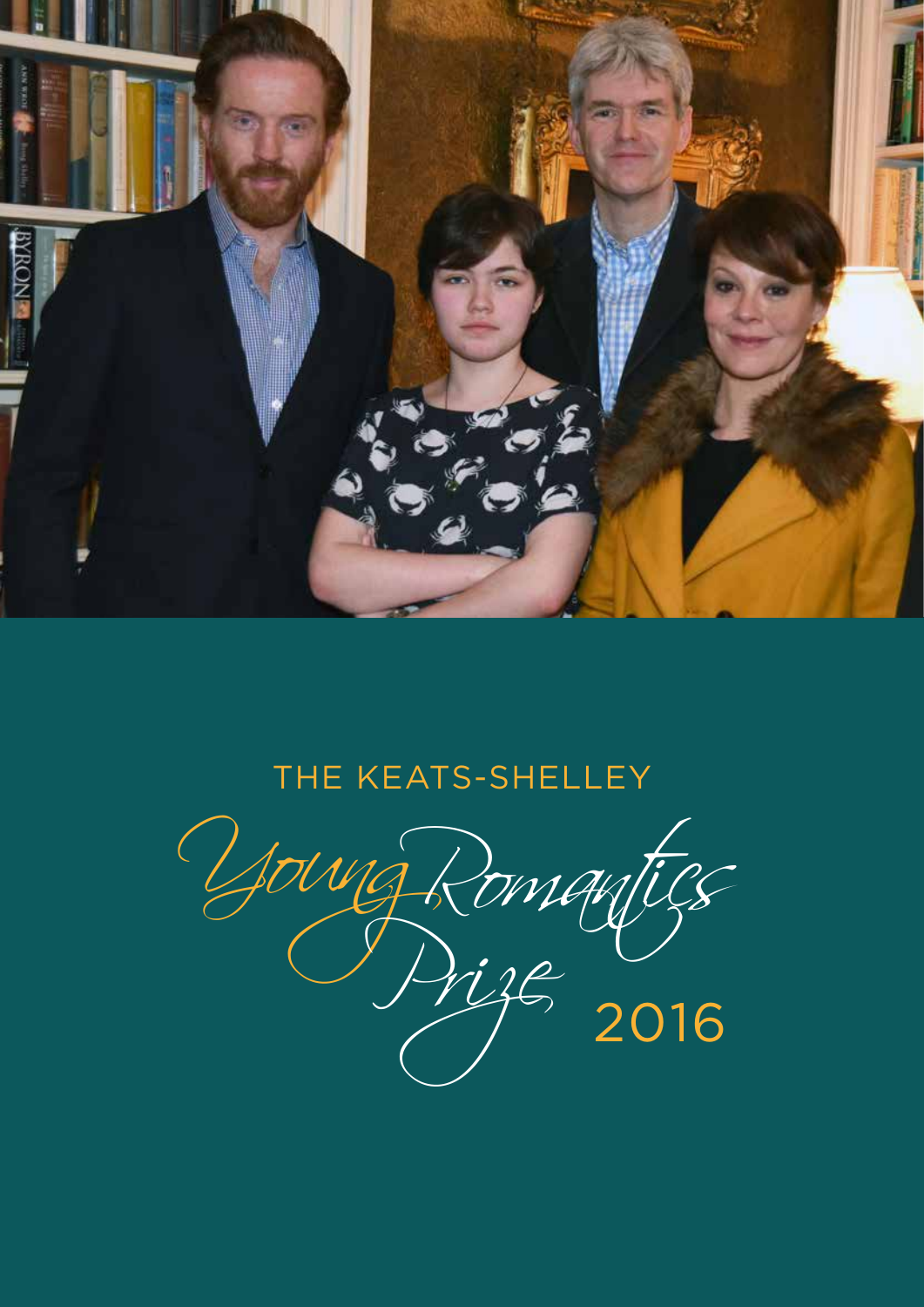# THE KEATS-SHELLEY YOUNG ROMANTICS PRIZE 2016

In 2016, the Keats-Shelley Memorial Association ran its second Young Romantics Writing Prize aimed at poets and essayists aged between 16 and 18. This new competition ran parallel to our long-established Keats-Shelley Prize.

The Chair of Judges was the renowned biographer and critic Professor Richard Holmes, OBE, who followed in the footsteps of Dame Carol Ann Duffy, Sir Andrew Motion, Stephen Fry, Penelope Lively, Kathleen Raine, and Tom Paulin. Helping Professor Holmes make the difficult choice of selecting the winners were the poets Matthew Sweeney and Jo Shapcott, and the scholars Professor Sharon Ruston and Professor Simon Bainbridge.

2016's poetry theme was 'After Frankenstein', a title suggested by the bi-centenary of Mary Shelley's Gothic masterpiece which she began as an 18 year-old during an infamously wet weekend in 1816 in the company of Lord Byron and PB Shelley. The Young Romantic Essayists could explore any aspect of the life or work of the Romantic poets and their circles.

The Young Romantic Essay Prize (worth £500) was won by Sofia Amanda Bening with 'The Stuff that Romantic Dreams are made Of'. 17 year-old Sofia studies at Ngee Ann Polytechnic in Singapore.

First place in the Young Romantics Poetry Prize was 16 year-old Riona Millar with 'Sonnet after Frankenstein', which she read live on BBC Radio 4's Today programme. A pupil at James Allen's Girls' School, Riona won a week's creative writing course with the Arvon Foundation. In second place was Harry Jenkins with 'Prometheus 3.0'. 17 year-old Harry is an A-Level student at Warwick School. In addition to their prizes, the winners also received special editions of Frankenstein and Richard Holmes' Age of Wonder, published by the Folio Society.

All the judges highlighted the difficulty of choosing winners from a formidable shortlist. 2016's shortlisted Young Romantic Poets were: Amanda Louise Minkkinen, from Denmark, with two entries – 'In the Brambles of Eden' and 'From Rain to Rain to St. Andrews and Back Again' – and Lauren Falconer with 'The Monster of My Waking Dreams'. On the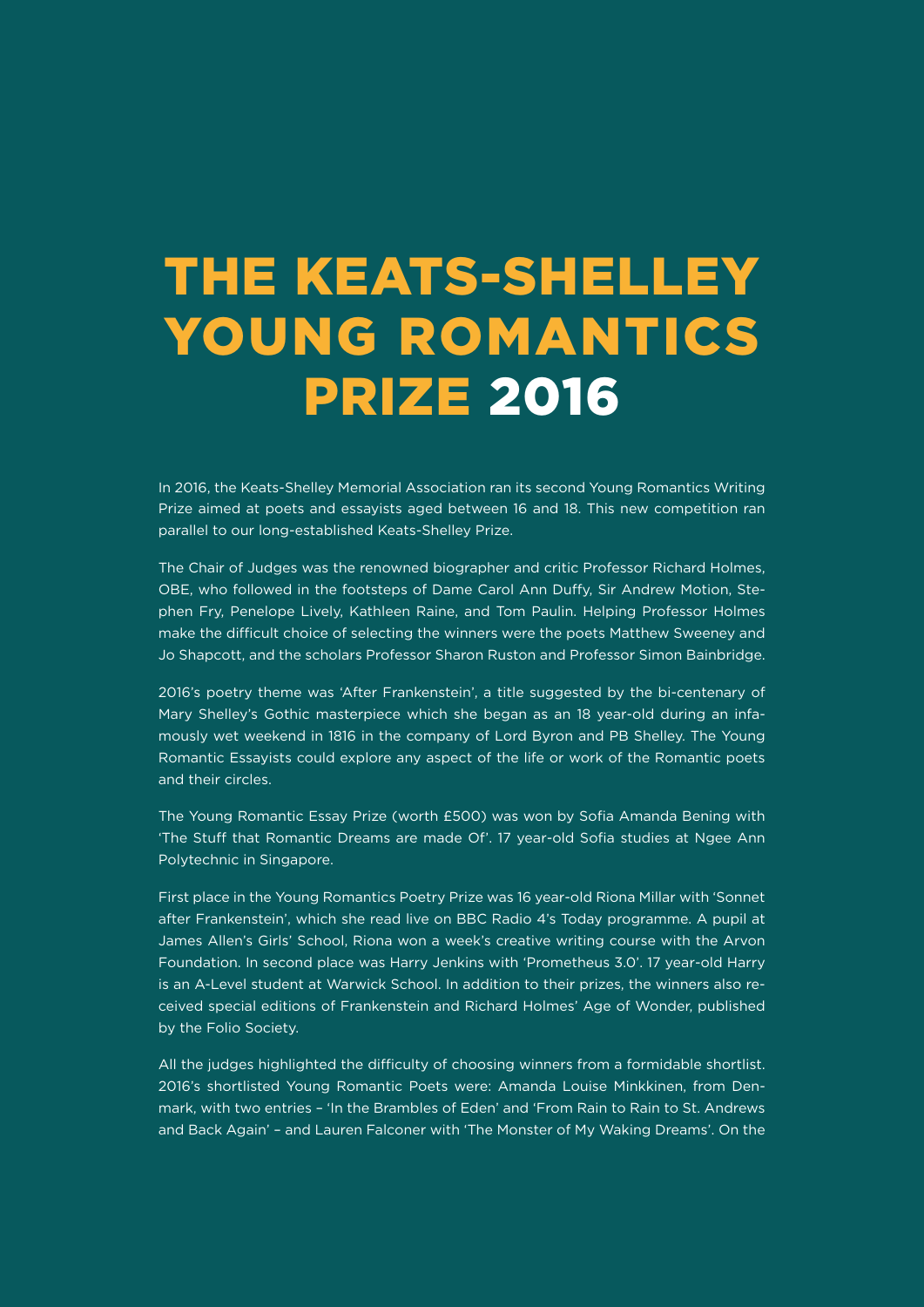

*Winners, shortlisters and judges of the Young Romantics Prize and Keats-Shelley Prize, 2016*

## AFTER FRANKENSTEIN THE KEATS-SHELLEY AWARDS CEREMONY 2016

The winners of the Keats-Shelley Young Romantics Prize 2016 were announced by Professor Richard Holmes, OBE, at the Awards ceremony held on 13th April. The day began with a special reading from Frankenstein by the acclaimed actors Damian Lewis and Helen McCrory at 50 Albemarle Street, before the main event at the Royal Festival Hall in the evening.

The audience, including Prize Judges Matthew Sweeney and Professor Sharon Ruston, was welcomed by Jude Kelly, Artistic Director of the Southbank Centre. 'Poetry,' she said, allowed 'the human imagination to dream the greatest dreams.' She then introduced Richard Holmes, who said how struck he was by the international nature of the shortlists (entries from Singapore, Denmark, America and Australia) and the high standard of work by the Young Romantics.

Richard Holmes praised Sofia Amanda Bening's 'splendid, impressionistic essay' 'The Stuff that Romantic Dreams are made Of', which examined several Romantic writers' relationships to dreams. He reserved his highest praise for the two Young Romantics poets, declaring himself 'genuinely astounded' by the winner: 16 year-old Riona Millar with 'Sonnet after Frankenstein'. The poem was at once traditional, a sonnet with lyrical touches, and modern in its attempt to find language for a creature unable to speak. The runner-up was Harry Jenkins' 'Prometheus 3.0', which vividly re-imagined

the Frankenstein myth in the 21st century context of genetic research.

The winning poets then read their work before an enthusiastic audience. 'The reading was very nerve-wracking,' Harry Jenkins said. 'But I greatly enjoyed presenting my work in the way I had envisaged it.' Riona had already recited 'Sonnet after Frankenstein' live on BBC Radio 4's Today Programme earlier that day. One wonders what was more frightening: an audience at the Royal Festival Hall or John Humphreys?

'Reading on the Today Programme was simultaneously amazing and terrifying, and a wonderful experience overall. Reading at the Prize was considerably easier. I've been in school poetry festivals for the last few years, but very enjoyable nonetheless.'

The Keats-Shelley Memorial Association would like to thank Richard Holmes and the rest of the Judging Panel: the poets Matthew Sweeney and Jo Shapcott, and the scholars Professor Simon Bainbridge and Professor Sharon Ruston.

We would also like to thank: our sponsors, The Cowley Foundation, and the John S. Cohen Foundation; The Royal Festival Hall for hosting the Awards event; the Arvon Foundation; and The Folio Society for donating prize copies of their anniversary editions of Frankenstein and of Richard Holmes' The Age of Wonder.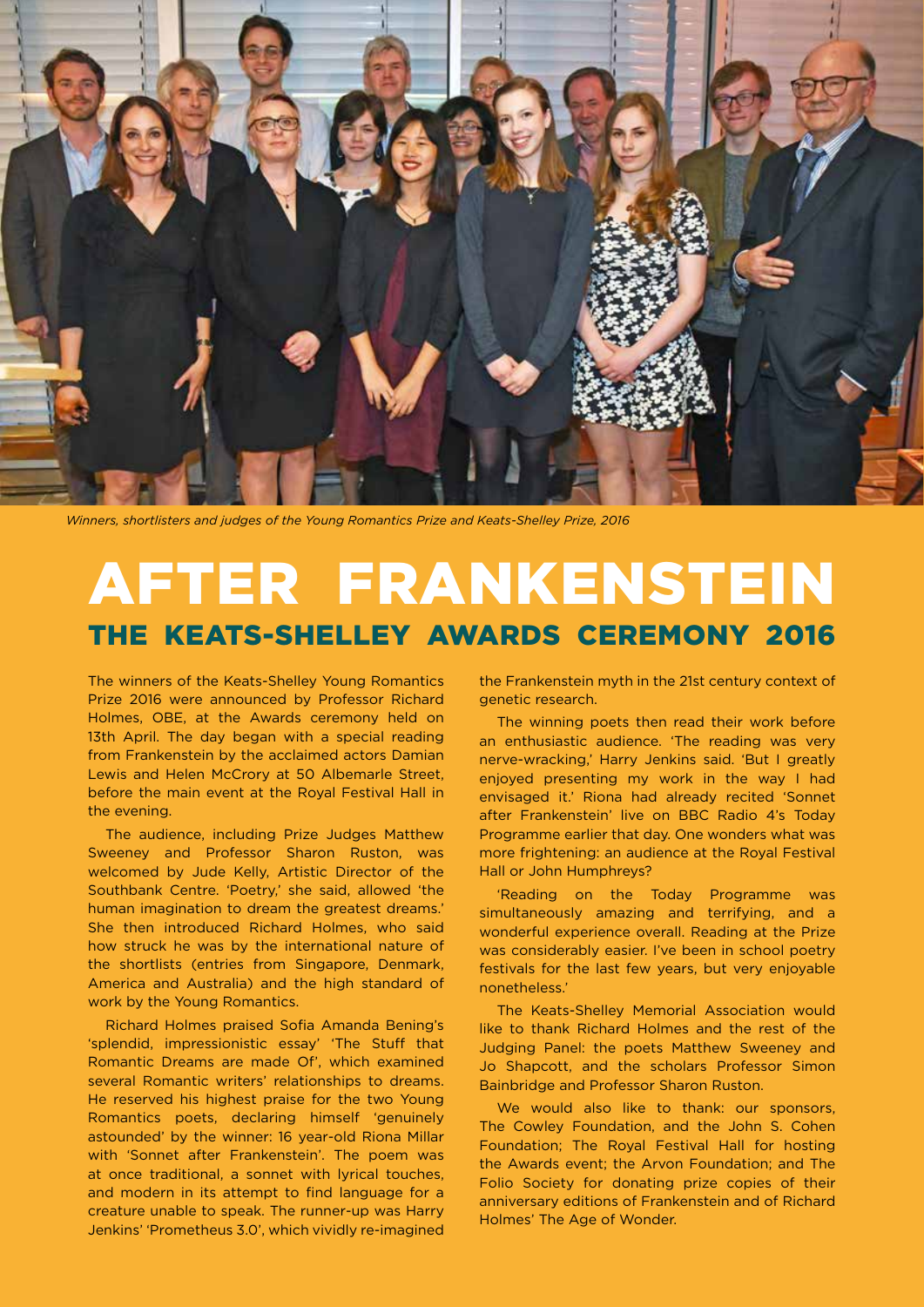

### Riona Miller Poetry Prize Winner

Riona, aged 16, is a student at James Allen's Girls' School, studying History, English Literature, Latin and Philosophy at A Level. She has been commended for her poems by the Kingston Reader's Festival and the Basil Bunting Poetry Awards. In 2011 was runner-up in a Guardian short story competition. Last year she was one of the winning Foyle Young Poets. She would like to study English Literature at university, and hopes to be a full-time poet.

### Sonnet after Frankenstein

Wreathed in laurels; glossy leaves unfurl, coiled, The great pale gloaming thing unravels limbs, Grins, hitches weeping gums wide, growling hymns, Praising Father, Master, he who slaved, toiled

To build this monstrous structure - he is soiled With these grimly yellowed stains, he who brims With boundless love and wonder - awed, he skims Round flat stones through his father's throat - unspoiled.

The night, a temptress, plucks his peeling heart, Wet, from his dappled chest, as moonlight blinds Him; stumbling, mismatched, made up of spare parts And engine oil. He trips, and falls. He finds

Great pale gloaming blooms that feed on the moon: He wakens not, with frail blossoms strewn.

#### Riona's advice for next year's Young

Romantics. *I think the most important thing that I've been told is that if you don't enter, you definitely won't win. It is also quite useful to start anew, working from a theme. But if you have a poem that seems to fit, make sure you redraft a little before you enter!*

#### Riona on the Romantic poets. *Keats,*

*Shelley and Byron stand out to me as hugely important figures within the evolution of poetry. They are driving forces within the Romantic movement that allowed poetry to develop and blossom into what it is now.*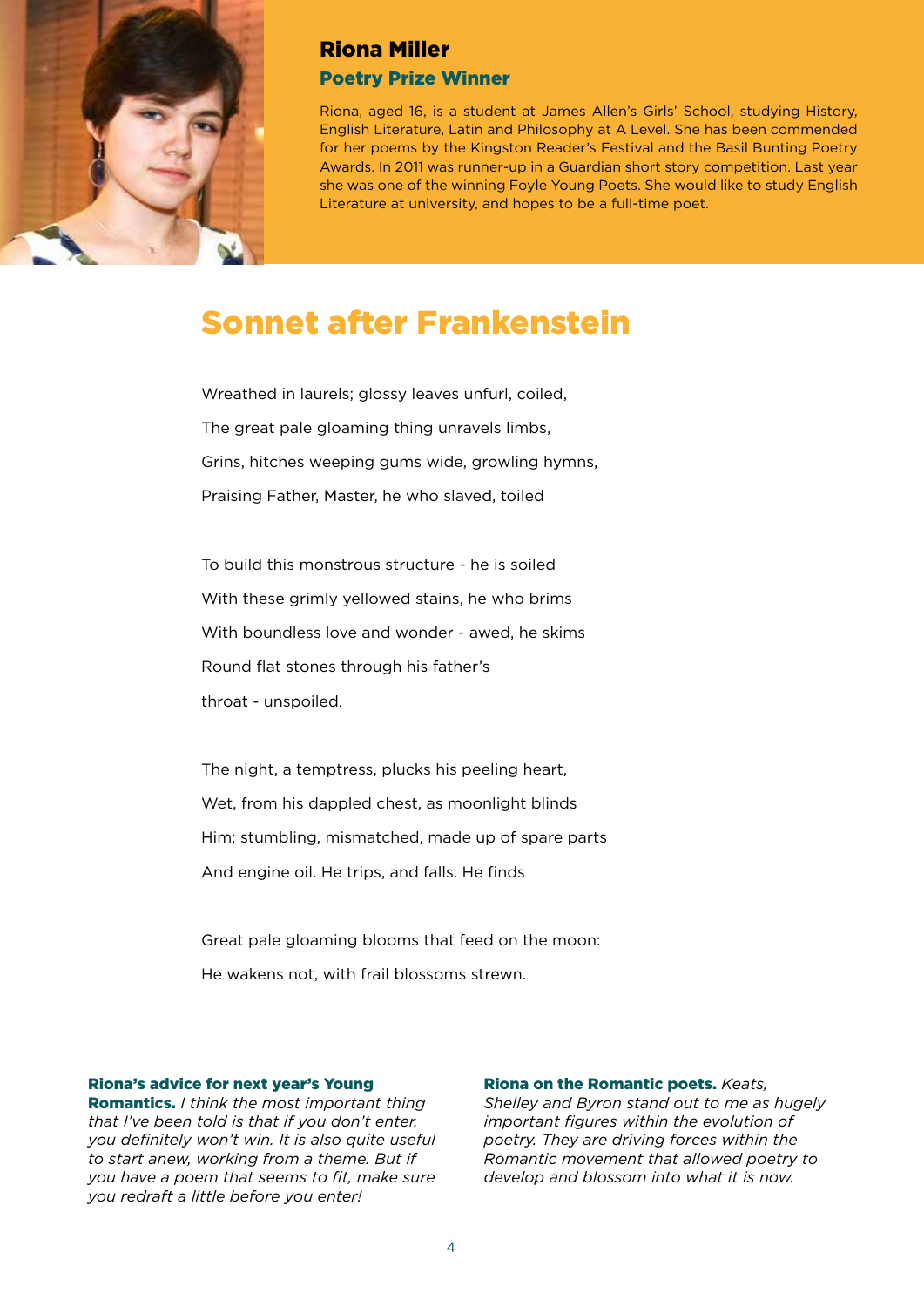### Harry Jenkins Poetry Prize Winner

17 year-old Harry Jenkins is a pupil at Warwick School, and has been studying Coleridge's poetry for A Level English Literature. He was made the Warwickshire Young Poet Laureate for 2016.



### Prometheus 3.0

First, he was a Titan, the bringer of light. Lucifer. Then, a madman - lightning wracked, household name for quack. And now he is my father, observes carefully as I pivot from formaldehyde womb. Skin flushed, pretty pink loam-grown,

hairless, bare. Anatomical diagrammatical pure perfection. I see myself in fluorescent glasses, puce growth on Petri dish eyes. I am beautiful; behold, a marvel. Monster.

Fluidous sinew, smooth swivel-roll of muscle, I glide, power across the room. Fault. My flesh is foam, the bubbles pop. I collapse. They recycle me slowly, note-taking my mess apart.

Regresses later, I am made proper, permanent. They teach me, six-foot five child, and I learn letters, words, language, literature -

love. They come to science, and I see the horror of my creation. I pull gently at their floor-coats, kindly try to tear a piece to hide my hideous lobster-boiled skin with their cool blank conformity.

When I begin to yearn, yank, rip it from them they isolate, insulate, inoculate me. Stupor-sleeping, I hear: 'Physical: success. Mental: unstable. Fit for: farming only.

Address.' When a new colour needle comes, the nervous lamb luckily faltered;

I flipped it from her grip to her wrist. Her empty coat fit. No one noticed me slip away, away.

Now I hide like everyone else, and tell myself, I will show the world the real monster, one day.

#### Harry's advice for next year's Young

Romantics. *Get others to read your poems. I find they often notice gaps or problems that you struggle to see yourself.*

Harry on the Romantic poets. *The work of Keats, Shelley, Byron and the Romantics has always seemed to me to be a turning-point, where poetry began to be more about communicating ideas with ease, regardless of societal standing. Poetry should be for everyone.*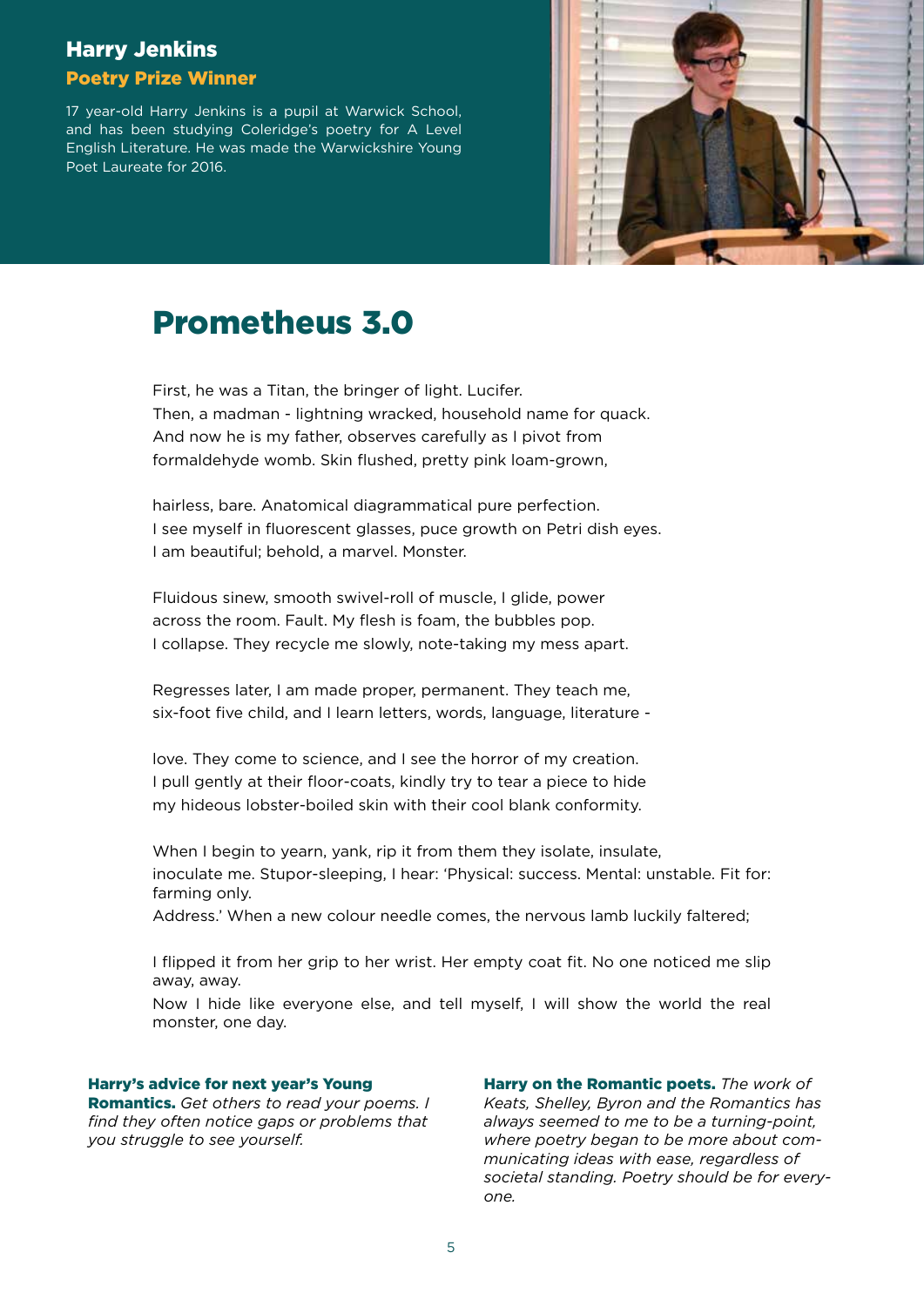

### Amanda Louise Minkkinen Shortlisted Young Romantics Poet

Amanda Louise was born in Slagelse, Denmark and has split her time between Denmark and the United States until she permanently moved to Denmark in 2014. Amanda now lives in Nyborg, Denmark, and has recently graduated from Nyborg Gymnasium, where she studied the International Baccalaureate. Now on her gap year, Amanda intends to study Social Anthropology or Sociology at university afterwards.

### In the brambles of eden

Mother, do not look at the feather-light scalpel at my forehead doc's going to make me angelic

The ducks above me pop and neon amnesia stings my eyes blue, pink, yellow lettering in supermarkets, on signs, on cans of soup yet my mind splits off and sticks to you, mother

it splits off into other directions too - oranges, apple pie, leaden shuffling, enflamed limbs, tulips. The autumn trees hiss and swell and spit out black leaves. My weak sea legs

and my watery misery drove me from you, mama, not I. I lie on the speckled white linens, a soaked sponge heavy with love. Once, I saw a man drown his dog

I saw shaking legs, heard yipping between waves. I continued home, thick-thighed and plump with love, through nettle wilderness, below stone fruits, over earthy lumps of carcasses.

Mama, pull the clouds from my throat. Steal the beads, the gems, the nonsense spider webs like cataracts in my eyes.

Amanda Louise's advice for next year's Young Romantics. *Write whatever you feel like writing.* 

Amanda Louise on 2016's Prize Theme: 'After Frankenstein'. *Because Frankenstein is one of my favourite books, I thought it would be the perfect poetry opportunity.*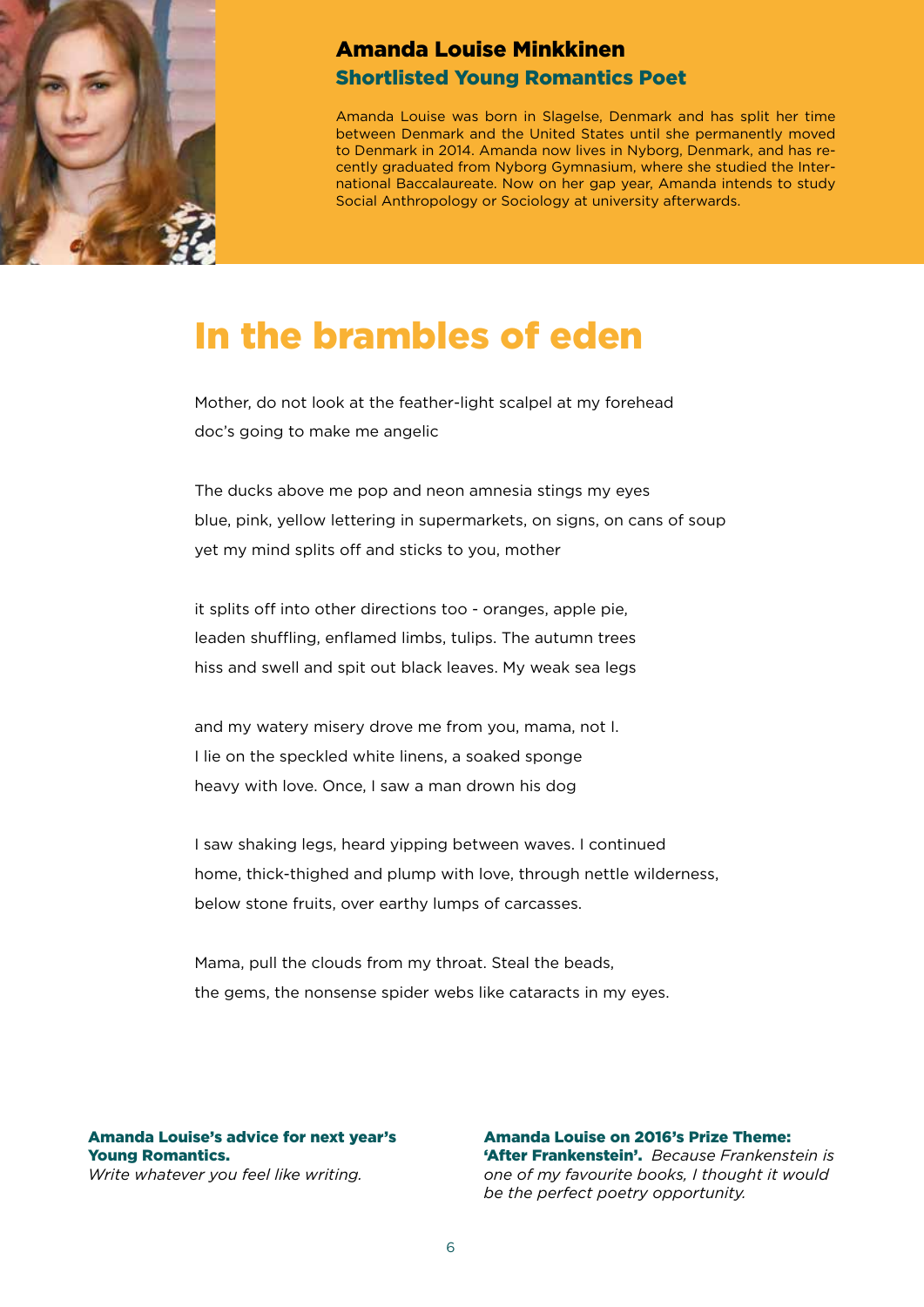### Sofia Amanda Bening Essay Prize Winner

Sofia Amanda Bening is a 17-year-old Mass Communications student at Ngee Ann Polytechnic, Singapore. 'Although I have always been interested in the Romantics and the Romantic period, by no means have I ever studied the works in depth, let alone write an entire essay about them. I am so glad I took the plunge.' Sofia hopes to continue studying media and culture in a university in either the UK or America.



*We have excerpted Sofia's essay here for reasons of space. It will be published in full in the Keats-Shelley Review in Spring 2017*

# The Stuff That Romantic Dreams Are Made Of

We all dream. We dream when we sleep, but also when we are awake; the humdrum of reality has us transporting ourselves to fantastical realms. This whimsical dreamland of ours is very important to us as human beings. It serves as an escape from our everyday lives. Dreams, whether those that manifest in our slumber or in our state of boredom at our desks, are our getaways. But they seemed to be more than just that to the Romantics.

Could it be that dreams fuelled the greatest literary works produced in the Romantic era? After all, it is widely-known that Mary Shelley wrote Frankenstein after having a dream about the creation of a new man by a scientist with the hubris to play God. If we look at the other Romantic greats, like Samuel Taylor Coleridge, John Keats and Lord Byron, we will find that dreams had a big part to play in their works as well. These Romantics took to heart and fully explored Shakespeare's notion that "we are such stuff dreams are made on". What exactly did dreams mean to them?

We dream to remember.

Mary Shelley famously wrote Frankenstein after having a dream about the events that unfolded in the story. However, what about the dreams that actually occur in the story itself?

In Frankenstein, there are at least two levels of a dream, or dream-like vision experienced by the titular Victor Frankenstein. The first, which is given a dreamlike quality by his insistence that it is not "the vision of a madman" (Shelley 47), is his hopeful daydream of what his scientific creation of another human being would mean.

Victor refers to this vision he has, along with his hope that his creation might be "beautiful," when he later laments, on actually witnessing it come to life, that "the beauty of the dream vanished" to be replaced by "horror and disgust" at a "wretch" more "hideous" than a "mummy again endued with animation" (Shelley 52-53).

Victor's second dream takes a much darker turn.

He rushes from his laboratory after recoiling in disgust at the creature and tries to escape his problems by focussing his thoughts on his fiancée, Elizabeth.

This horrifying nightmare that Victor experiences raises many questions and theories. There are Freudian critics who have said that this Victor's nightmare of digging up body-parts in Mother Earth is rooted in an unconscious desire for a reunion with the body of his deceased mother. Is this nightmare a representation of Victor's real urges and deep desires? He could have been pointing us to the third answer to our question: we dream to fulfil our most profound wishes.

In the early 1900's, Sigmund Freud proposed that our dreams have symbolic meanings that relate to the fulfilling of our subconscious wishes and desires. Freud theorized that everything that we remember from a dream after waking up is an indication of what we unconsciously desire to do or accomplish. In our dreams, these thoughts and urges are at their most primitive, hence the vivid and horrifying nature of some of our nightmares. Victor could have been subconsciously revealing and unearthing his deepest urges and wishes.

We dream to fulfil our deepest desires.

One poem, written by John Keats, encapsulates all three reasons for why we dream: La Belle Dame Sans Merci. It tells of a knight's obsession with a lady he saw "in the meads". We find out that the knight is on the verge of death. The lady's romantic gestures "lulled (him) to sleep" and he "dream'd" the "latest dream he'd ever dream'd". In this dream, the knight is transported into some kind of hell where he sees the lady's previous victims, "pale kings and princes" who warn him of the dangerous woman.

Like Coleridge's "Dejection: An Ode", "La Belle Dame" also conveys the message that we dream to heal. In reality, Keats was in love with his neighbour, Fanny Brawne, while he was stricken with tuberculosis and on the brink of death. The knight in the poem is enchanted by a beautiful seductress who traps him and causes him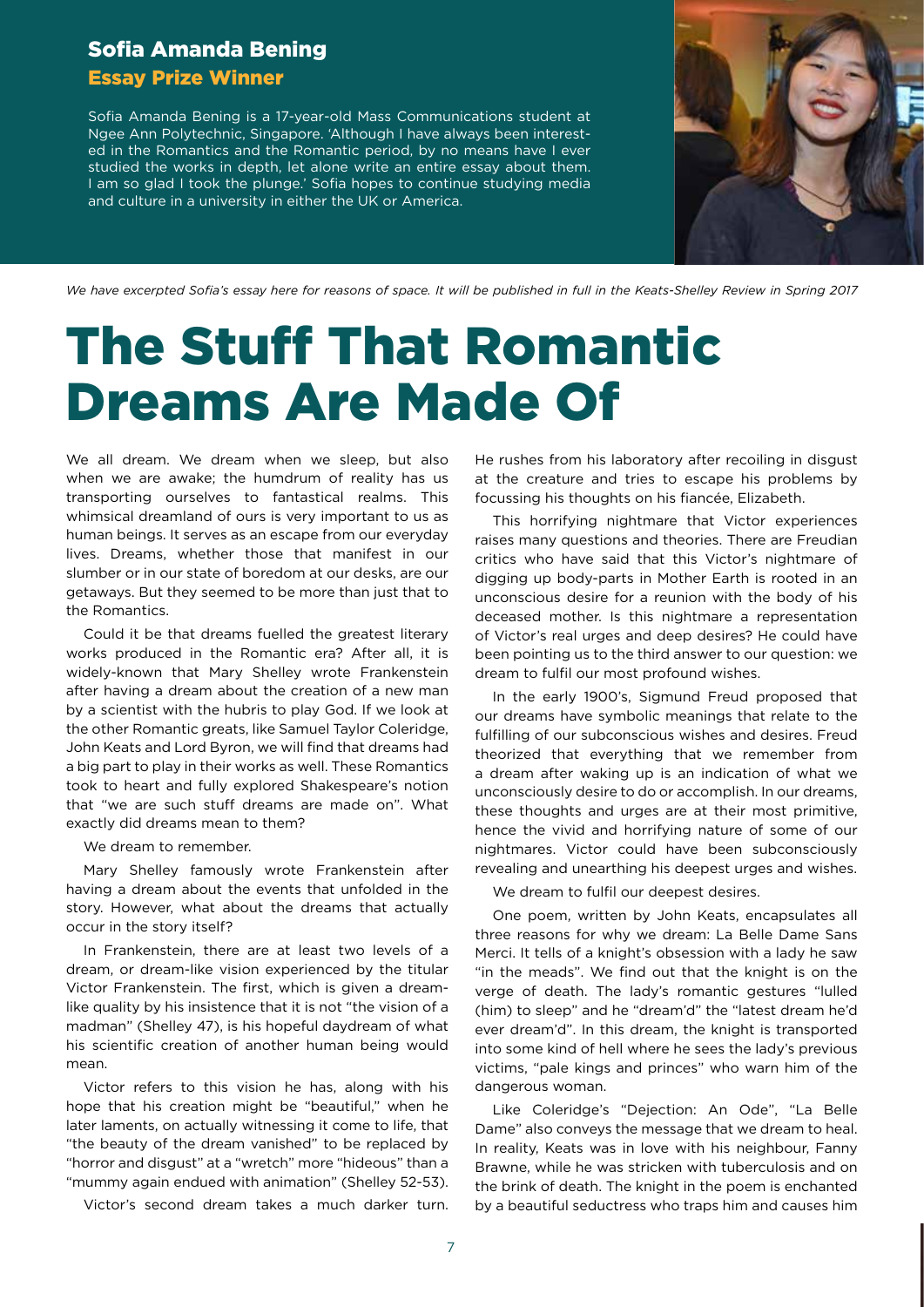to fall into a coma-like slumber. Keats' choice to portray the knight's downfall in this way could be, like Coleridge, a way to heal and cope with his own feelings.

Keats' feelings of love for the woman are clearly expressed in the way he describes her: "full beautiful - a faery's child". He then describes the romantic gestures he carried out for her, including making a "garland for her head". This strikes a similarity with Byron's "The Dream", in which the persona recounts romantic memories with a beautiful lady he is passionate about.

Above all, the dominant theme in "La Belle Dame" is the extent to which the knight is entrapped by the woman. The knight's nightmare of hell is a Keats' representation of the consequence of ungoverned emotion and perilous obsession. Much like how the knight was enraptured with the beautiful lady, we sometimes have such a strong desire for certain things that they appear to us almost frighteningly in our dreams, emerging from our subconscious. Reminiscent of Victor Frankenstein, these subjugated and repressed emotions could ultimately be the death of the individual or his salvation. "La Belle Dame" showcases the power of dreams and their influence on the leading literary

Sofia Amanda's advice for next year's Young Romantics. *The most important thing is you write with your own unique voice. Write about what is important to you and convey the feelings you have towards whatever you choose to write about. Let it shine through your words and readers will connect with you. The Romantics did it too.*

minds of the Romantic era.

Dreams were an integral part of the works and lives of the Romantics - some were deeply affected by them in real life and put them into the form of literature to ease emotional distress, while others saw them as inspiration for new ideas. Regardless, they have taught us many things about our subconscious mind. Our dreams serve a much greater purpose than just to put on a show for us to enjoy while we sleep. They present to us memories, images and the deepest and darkest thoughts we unknowingly keep. They have a power over us that the Romantics used to fuel their creative process, no matter how much pain and confusion they felt.

It is fair to say that our dreams represent who we are. The Romantics were fascinated by the human spirit and individual personality, and I believe they found both very much alive in dreams. Everything about a person can be told from what he or she dreams, and how a dream makes he or she feel.

Why do we dream? We dream because dreams, as Byron writes, " . . . do divide our being; they become a portion of ourselves as of our time".

Sofia Amanda on winning the Young Romantics Essay Prize. *It has definitely inspired me to write more. The prize is, in a way, assurance that I can write anything I put my mind to. Winning the prize has proved that I can write whatever I want to if I have the desire to grow as a writer*



The Young Romantics Prize is run by the Keats-Shelley Memorial Association, which supports the Keats-Shelley House in Rome, where Keats died, and which since 1909 has been a museum of the younger Romantic poets.

Support Keats-Shelley House by becoming a Friend:

keats-shelley.co.uk

@Keats\_Shelley

facebook.com/keatsshelleyhouse

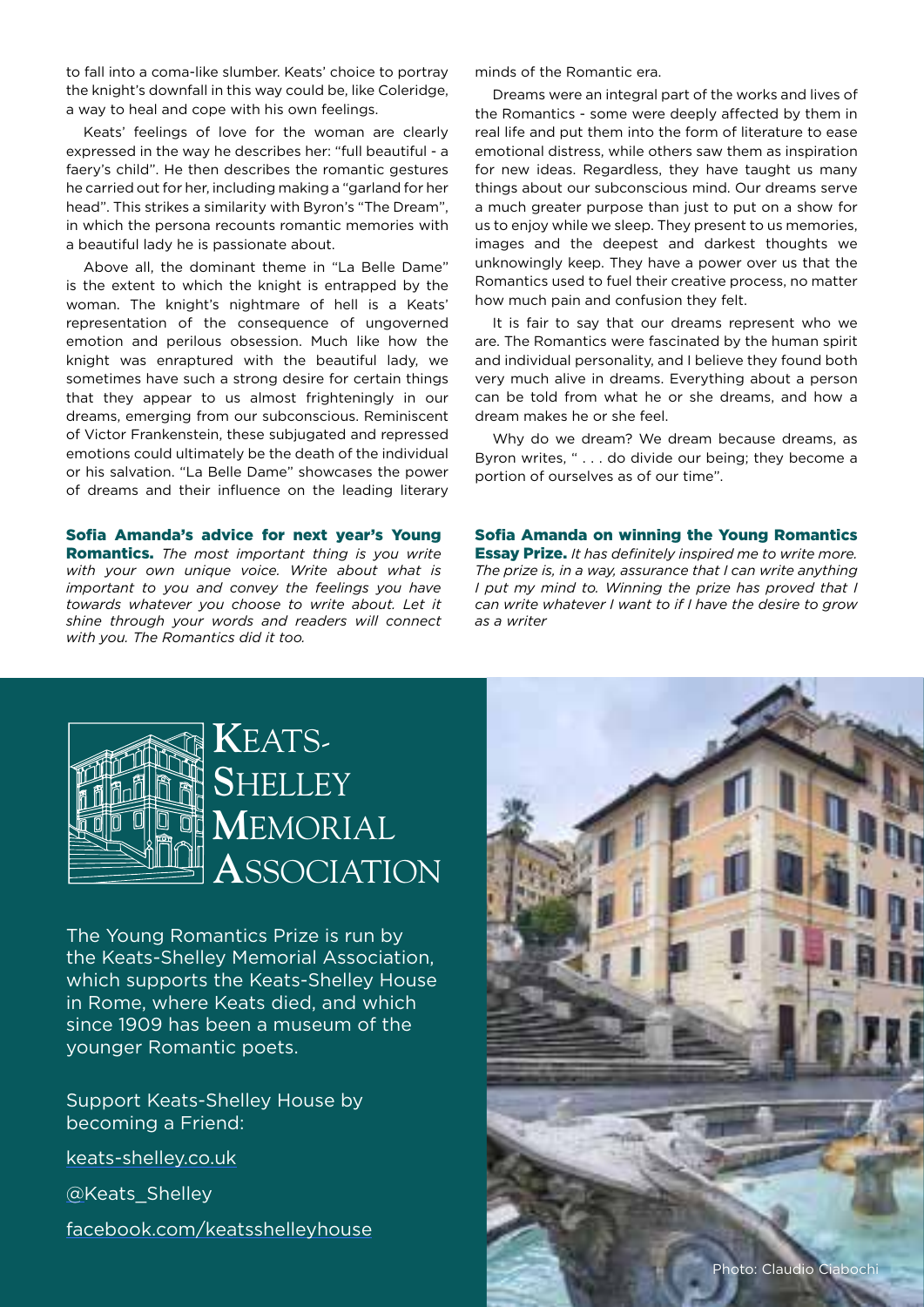# Richard Holmes on THE FABULOUS INSPIRATION OF FRANKENSTEIN!



It's still amazing to me that Mary Shelley began the novel in a simple notebook (which still exists in the Bodleian Library, Oxford) when she was only 18 years old in June 1816, and published it when she was just 20 in March 1818. By the time she returned to England from Italy at the age of 25, the first theatrical version, Presumption! – or the Fate of Frankenstein – had already made her famous.

It was staged at the English Opera House in July 1823, and opened to huge audiences and scandalous publicity: "Do not take your wives, do not take your daughters, do not take your families". Then five separate theatrical adaptations, 1823- 1825, also took it to Paris and eventually New York. In London, Mary Shelley herself attended in the stalls: "Lo and behold! I found myself famous! Frankenstein has had prodigious success as a drama…in the early performances all the ladies fainted and hubbub ensued!" Now, 200 years later, maybe she is even more famous than her husband the poet Percy Shelley?

Her story of Frankenstein and his monstrous Creature has always had a strange power to set people's imagination on fire. It is the first true science fiction, and the first unforgettable parable about the perils of modern science. It has been made into more than 100 films: notably with Boris Karloff, in 1931; with Marty Feldman in Young Frankenstein in 1974; and Kenneth Branagh's Mary Shelley's Frankenstein in 1994. There have been over 70 stage dramatizations since 1823, including musical comedies, numerous television adaptations and pop music albums (by Alice Cooper and others). There has been a Frankenstein on ice, and various Frankenstein graphic novels and Frankenstein cartoon serials (The Munsters). Danny Boyle's stage production, with Benedict Cumberbatch and Jonny Lee Miller, at the National Theatre was a huge popular hit as recently as 2011.

A Frankenstein ballet by Liam Scarlett was staged at the Royal Opera House in May 2016. Scarlett made a shrewd observation: 'People have a very stereotypical view of what they presume Frankenstein to be…Actually I don't think many people really know the heart and soul of the story. It's essentially about love…. The Creature is like an infant. He's desperately seeking a parent or loved one to take him through the world and teach him everything."

It's true that in most film or stage productions, there is one great limitation compared to the original novel. The Creature is barely allowed to speak more than a few grunts! Whereas for Mary Shelley, the Creature becomes paradoxically the most articulate of all her creations. Starting with a few halting words, he ends by delivering great soaring arias of speech, appealing for affection, for justice, for rights: for Human Rights. "I ought to be thy Adam; but I am rather the fallen angel, whom thou drivest from joy for no misdeed…."

It is now known there are three versions of the novel. The first was written by Mary at great speed in her Geneva notebook, largely during the winter of 1816-1817; the second was carefully revised by her, lightly edited by Percy Shelley, and published in 1818; and the third was radically revised by Mary alone and re-published with a fascinating new "Author's Introduction" in 1831. This tells in retrospect the famous story of the ghost-story competition at the Villa Diodati in the stormy summer of 1816, during which (according to Mary) the whole idea was originally born. All three versions have now been published separately in modern editions, and would, in my view, make a fascinating comparison for any young fiction writer just setting out in their career.

And this is exactly what KSMA's Young Romantic Competition is all about. As judge of the 2016 Prize, it vividly demonstrated to me just how astonishingly "alive, alive!" the whole story still is. This year the strongest entries were in the poetry section, notably the sonnet by the sixteen yearold Riona Millar: a wholly contemporary image of the Creature but captured within the most traditional verse form, beautifully achieved. There were also several fine prose pieces, though I have to admit that I missed just one idea: what if Mary Shelley had made her scientist a woman – Victoria Frankenstein! Ah, what then…. ?

#### Richard Holmes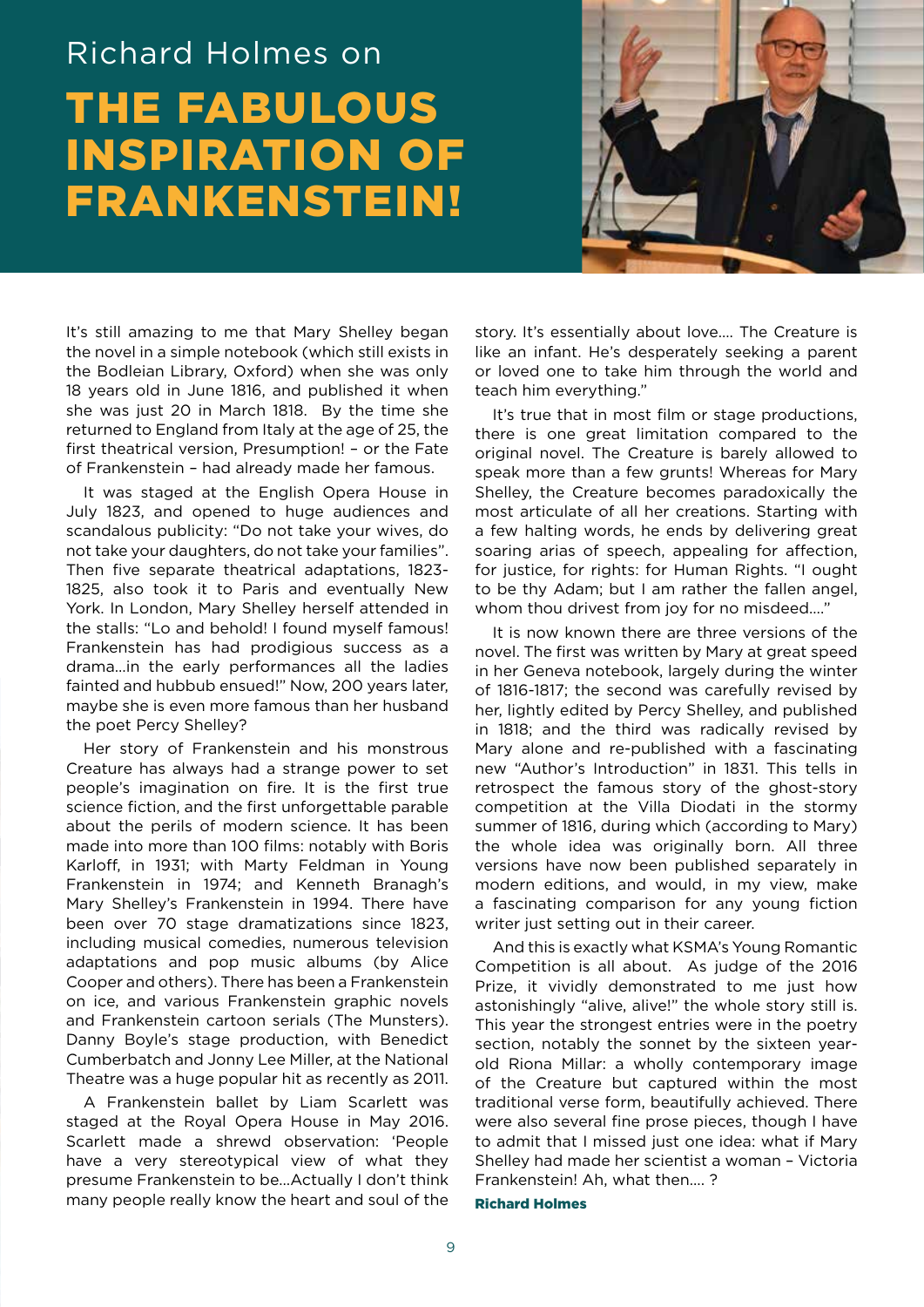# DAMIAN LEWIS & HELEN MCCRORY LAUNCH 2016'S KEATS-SHELLEY AWARDS

2016's Keats-Shelley Awards were launched in style when acclaimed actors Damian Lewis and Helen McCrory gave a special reading of Mary Shelley's Frankenstein. To mark the 200th anniversary of Mary's Gothic masterpiece, the Keats-Shelley Memorial Association had invited Romantics, old and young, to contribute poems on the subject 'After Frankenstein'.

And so it was on the morning of the annual Keats-Shelley Awards, held on 13th April, Prizewinners, journalists and judges gathered at 50 Albemarle Street to enjoy a Frankenstein breakfast: coffee, pastries, fruit and – appropriately – 'Bloody Marys'. Albemarle Street was the family home and the offices of the publishing firm of John Murray and it was here that Byron's memoirs were burnt in the fireplace by John Murray and others on 17th May 1824.

Once the winners of the Keats-Shelley Prizes were announced, Damian Lewis and Helen McCrory recreated with consummate skill the genesis of Mary's extraordinary creation. The performance took place under the discriminating gaze of Lord Byron, or at least his portrait.

Helen McCrory, as Mary, was superb: 'I busied myself to think of a story…which would speak to the mysterious fears of our nature and awaken thrilling horror…' Her words seemed to prompt Damian Lewis, playing Shelley, to open a Pandora's box in which he saw his own face in that of the 'cursed creature.'

It was an extraordinary day. An exhibition included two pages from Mary Shelley's original notebook, with annotations by Shelley himself, and a copy of Frankenstein dedicated to Byron by its author. Later, Pele Cox, with Jay Villiers, Nick Rowe and Richard Goulding, gave four performances by candlelight of her dramatic evocation of that haunted evening. The day was perhaps best summarised by the journalist Boyd Tonkin: 'the whole event was like having steak tartare for breakfast – rich and raw.'



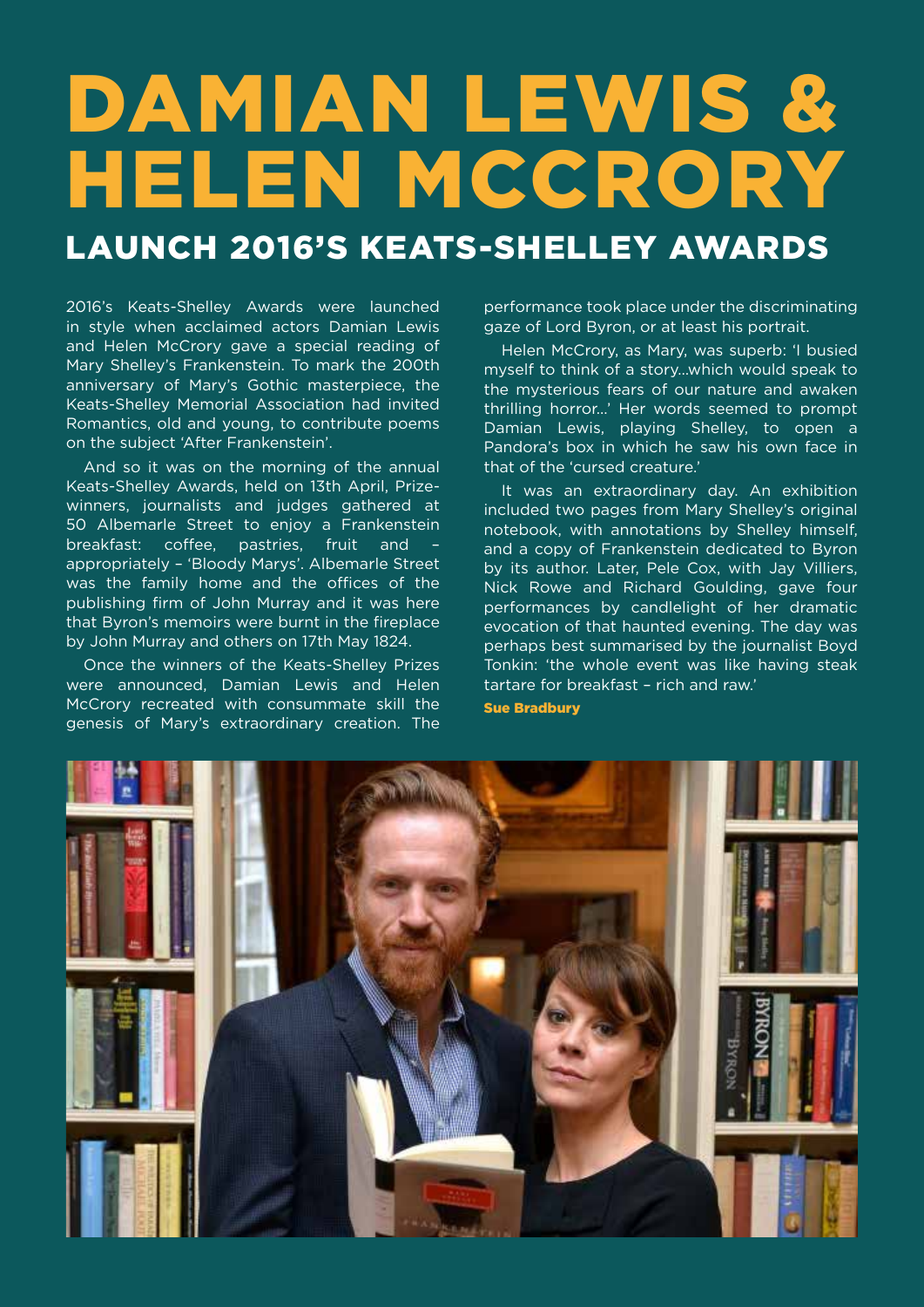THE KEATS-SHELLEY



## TWO COMPETITIONS OPEN TO ALL YOUNG ROMANTICS

Submission dates 12th September 2016 – 15th January 2017

1. A POEM: based on the theme TO A FRIEND. This year's Competition commemorates the bi-centenary of the publication Keats's *POEMS 1817,* which contains numerous poems to his friends. Published when Keats was 23, it collected together poems Keats had written over the preceding years.

2. AN ESSAY: based on the work or lives of the Romantics and their circles.

Winners will receive cash prizes and winning entries will be published.

Candidates on the shortlist will be invited to a prize ceremony in London in April.

Full details at keats-shelley.co.uk

Margate, May 10th The lette Gentleman that sometimes tuilles una gofsiste house ought to be come in neighbinef f a coasted und and chouled me subight for not having an ome un recipiend de la comme you and de la suppose that I was in Town to par ét, no, il followed une te the isle of trylet and I got the part **MEMORIAL A**SSOCIATION